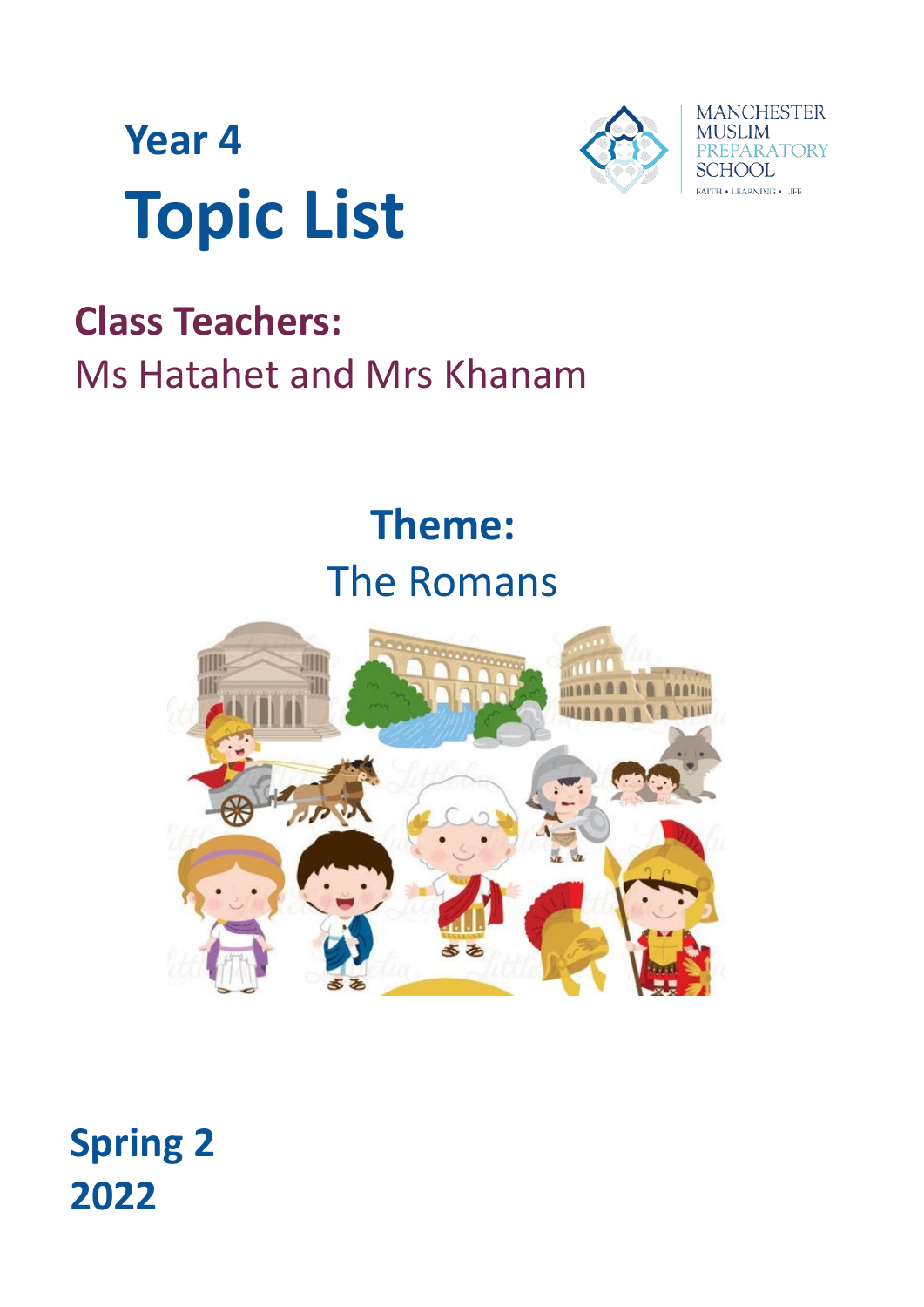#### **MATHEMATICS ENGLISH**

As Mathematicians, we will:

- Add and subtract fractions with the same denominator.
- Recognise and write decimal equivalents of any number of tenths or hundreds.
- Recognise and write decimal equivalents to 1/2,1/4,3/4
- Find the effect of dividing a one- or two-digit number by 10 and 100, identifying the value of the digits in the answer as ones, tenths and hundredths.
- Round decimals with 1 decimal place to the nearest whole number.
- Compare numbers with the same number of decimal places up to 2 decimal places.
- Solve simple measure and money problems involving fractions and decimals to 2 decimal places.

# **COMPUTING**

Computational thinking: This is a combination of unplugged and plugged-in activities to assist students in developing an understanding of: what algorithms are, how to program them and how they can be developed to be more efficient, introduction of selection and loops



To develop skills in hockey and implement them in small sided competitive games.



English: The Spiderwick Chronicles

• In this unit, the children explore fantasy fiction. They read the interactive eBook, asking questions and developing understanding of inference. They use drama to explore characters and suspense. They develop editing and proof-reading skills. They plan, edit and write a new episode of the fantasy story they have studied

#### **Grammar**

- Comparative and Superlative
- Multi-clause Sentences
- Using Commas with Fronted Adverbials
- Apostrophes to Show possession
- Plural and Possessive '-s'



# **QURAN**

**Memorisation:** Surah at-Tariq **Revision:** From al-A'laa to an-Naas **Reading:** Read from Qaidah books based on individual reading levels or from the Quran based on continued assessment.

# **PE ISLAMIC STUDIES**

Aqidah: My Muslim Identity Adab & Akhlaq: Making a Good Impression Adab & Akhlaq: Community Adab & Akhlaq: Dealing with Differences Adab & Akhlaq: Rights of Parents & Elders Fiqh: The Purpose of Fasting